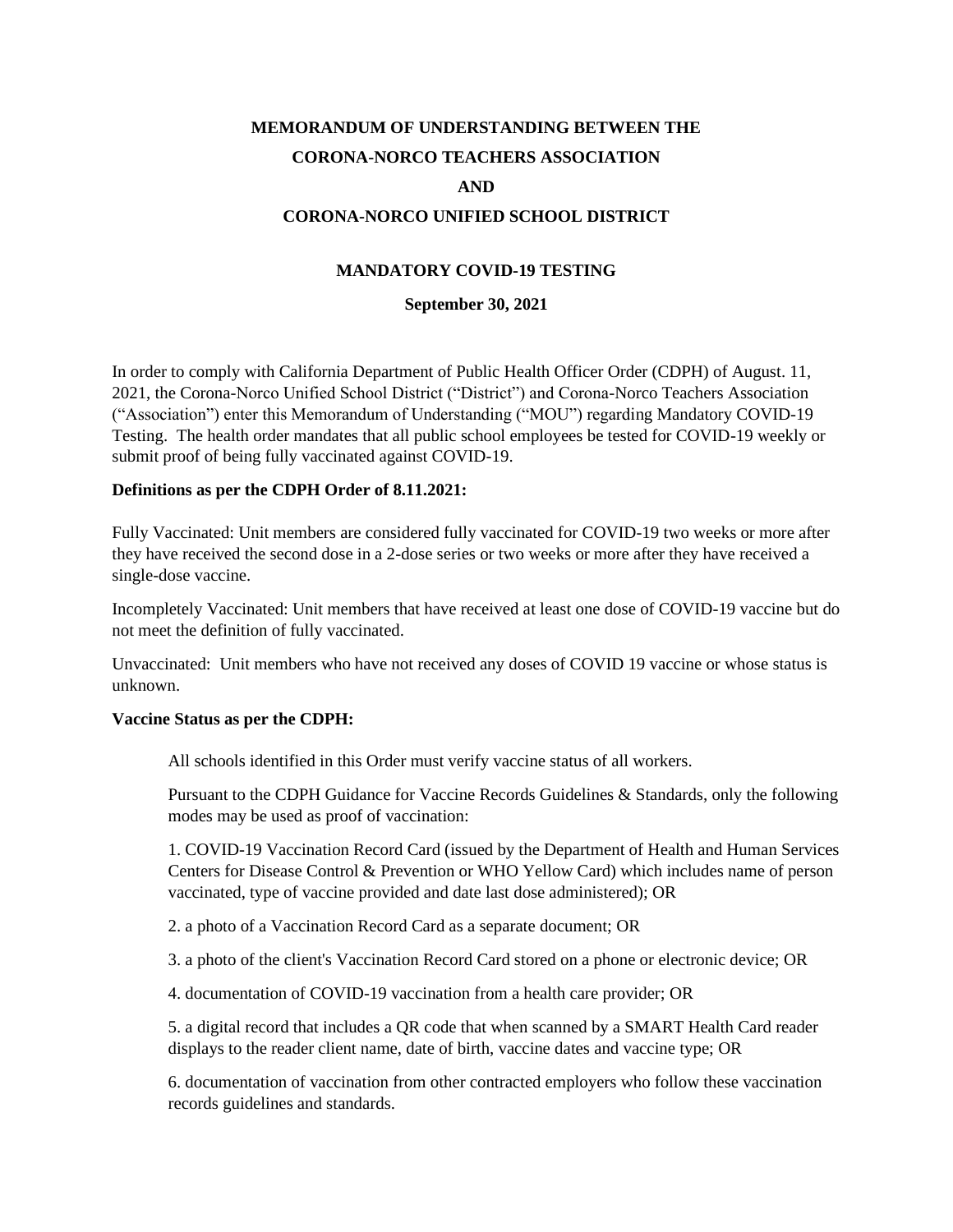In the absence of knowledge to the contrary, a school may accept the documentation presented as valid.

Workers who are not fully vaccinated, or for whom vaccine status is unknown or documentation is not provided, must be considered unvaccinated.

At any point unit members can submit proof of being fully vaccinated to the district's Human Resources department by uploading directly to a designated confidential HIPAA-compliant electronic platform or delivering in-person which would immediately exempt them from subsequent weekly testing. If proof of being fully vaccinated is not submitted by October 18, 2021, they must be tested weekly.

## **COVID-19 Testing**:

As per CDPH, unit members shall be required to submit proof of completing an FDA-approved COVID-19 test each week. Unit members who are fully vaccinated shall be exempt from testing by submitting proof of vaccination. As stipulated in the Order, previous history of COVID-19 from which the individual recovered more than 90 days earlier, or a previous positive antibody test for COVID-19, does not waive this requirement for testing.

Unit members who are not fully vaccinated shall use either the district testing process or outside testing sources starting October 18, 2021.

District testing process:

- 1. The district shall provide free testing services to unit members who are not fully vaccinated.
- 2. Unit members shall complete a one-time electronic registration process with the board-approved testing company prior to testing.
- 3. Unit members shall have the choice of using a shallow nasal PCR or a saliva PCR test kit.
- 4. Each site shall have a secure designated location where unit members pick up one test of their choice each week and return it.
- 5. A completed testing kit shall be submitted weekly by Wednesday no later than 1:30 pm.
- 6. All completed tests that are returned shall be kept in a private, safe, and secure location. Only the board-approved testing company shall have access to completed tests.

Outside testing process:

- 1. Unit members may test outside the district process (e.g., personal physician, pharmacy, county facility, etc.) at the unit members' expense. The test must be an FDA-approved COVID-19 PCR or antigen test.
- 2. Proof of COVID-19 PCR or antigen testing shall be submitted to the designated confidential HIPAA-compliant electronic platform or delivered in-person to the district's Human Resources department by Friday at 8:00 am each week.
- 3. Each test submitted shall be taken and dated within the last seven days of the prior test..

Unit members who are not fully vaccinated and do not participate in weekly testing as required by the Order will be ineligible to provide service to the district and shall be placed on unpaid leave as of the following Monday. All other provisions of the CBA and the California Education Code remain in effect.

#### **Further Negotiations:**

CNTA and CNUSD agree to meet to negotiate should the Order change..